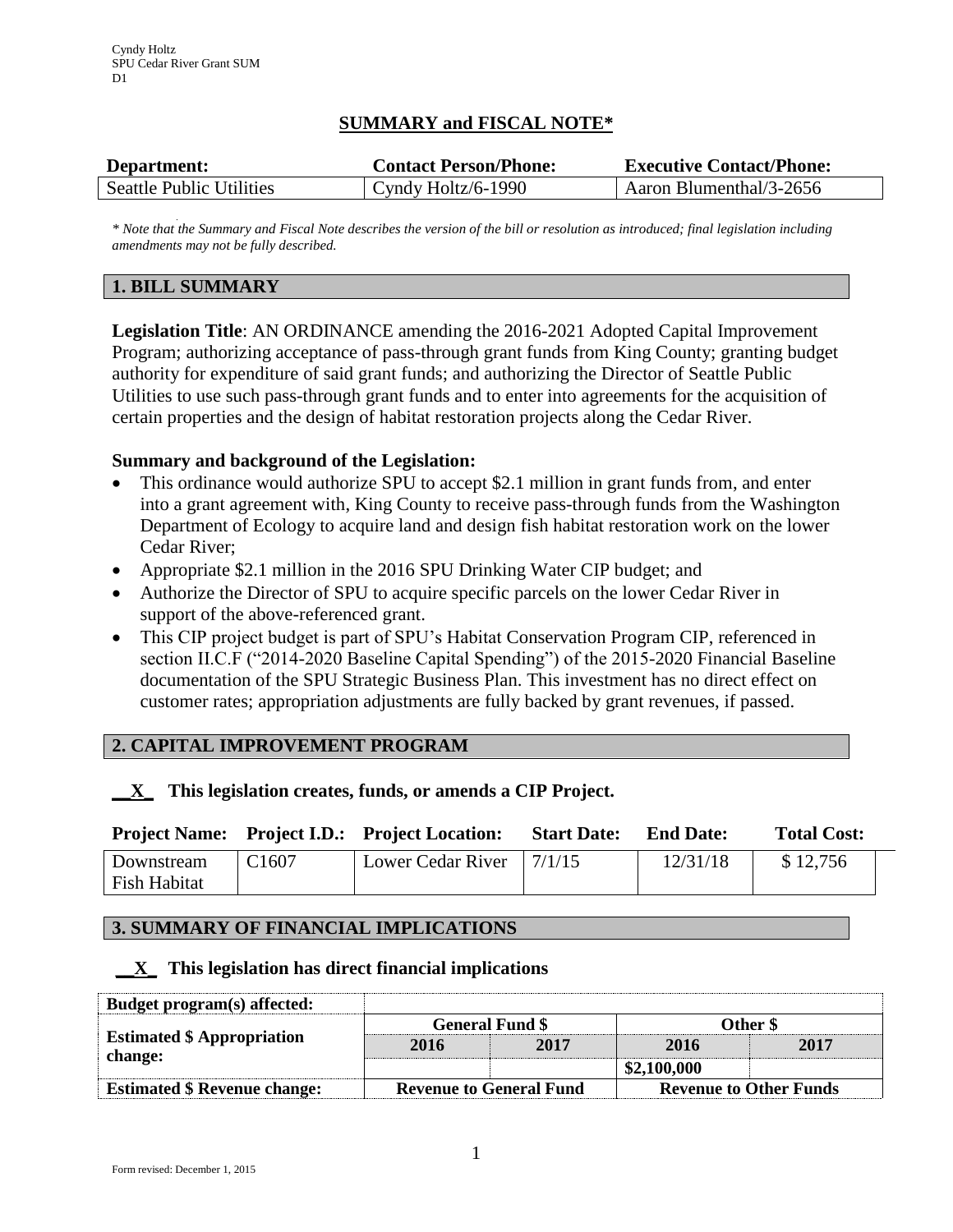|                             | 2016                    | 2017 | 2016                    | 2017 |
|-----------------------------|-------------------------|------|-------------------------|------|
|                             |                         |      | \$2,100,000             |      |
|                             | <b>No. of Positions</b> |      | <b>Total FTE Change</b> |      |
| <b>Positions affected:</b>  | 2016                    | 2017 | 2016                    | 2017 |
|                             |                         |      |                         |      |
| Other departments affected: |                         |      |                         |      |

#### **3.a. Appropriations**

**\_\_X\_ This legislation adds, changes, or deletes appropriations.**

| <b>Fund Name and</b><br>number | Dept       | <b>Budget Control</b><br>Level Name/#*    | 2016<br>Appropriation<br><b>Change</b> | 2017 Estimated<br>Appropriation<br><b>Change</b> |
|--------------------------------|------------|-------------------------------------------|----------------------------------------|--------------------------------------------------|
| Water Fund / 43000             | <b>SPU</b> | Habitat<br>Conservation<br>Program /C160B | \$2,100,000                            | \$0                                              |
| <b>TOTAL</b>                   |            |                                           | \$2,100,000                            | \$0                                              |

### Appropriations Notes:

#### **3.b. Revenues/Reimbursements**

**\_X\_\_ This legislation adds, changes, or deletes revenues or reimbursements.**

**Anticipated Revenue/Reimbursement Resulting from this Legislation:**

| <b>Fund Name and</b> | Dept       | <b>Revenue Source</b>                      | 2016        | 2017 Estimated |
|----------------------|------------|--------------------------------------------|-------------|----------------|
| <b>Number</b>        |            |                                            | Revenue     | Revenue        |
| Water Fund 43000     | <b>SPU</b> | Capital Grants and<br><b>Contributions</b> | \$2,100,000 | \$0            |
| <b>TOTAL</b>         |            |                                            | \$2,100,000 | \$0            |

Revenue/Reimbursement Notes:

# **4. OTHER IMPLICATIONS**

- **a) Does the legislation have indirect or long-term financial impacts to the City of Seattle that are not reflected in the above?** No.
- **b) Is there financial cost or other impacts of not implementing the legislation?** Not implementing this legislation would result in foregone revenue which would significantly limit the area of land SPU could acquire for habitat protection and restoration on the lower Cedar River.